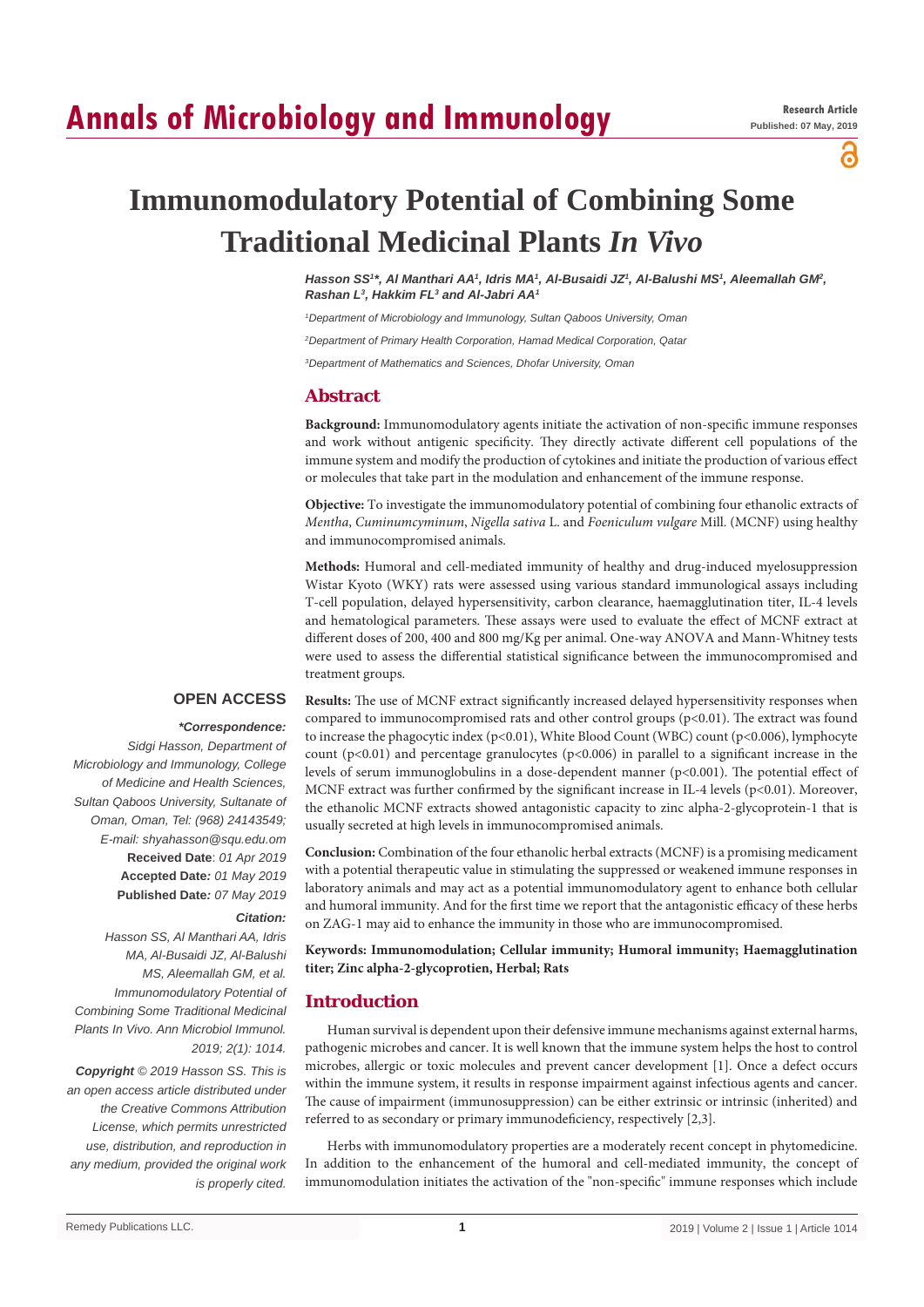the activation of the complement system, granulocytes, macrophages and natural killer cells. Hence activation of these essential immune cells initiates the production of various effect or molecules (e.g. cytokines) that take part in the modulation and enhancement of the immune responses [4,5].

All these events produce alternatives to the current chemotherapy for immunodeficiency giving protection against infections caused by various microorganisms and prevent cancer development [6]. Immunomodulatory agents are non-specific compounds that work without antigenic specificity similar to the adjuvants that are associated with some vaccines [7,8].

*Menthalongifolia* L. (mint) has extensive usage in various fields such as food and pharmaceutical industries. The chemical composition of this plant contains many compounds like menthol, pulegone and piperitenone oxide that has many pharmaceutical effects such as antimicrobial and antioxidant agent with no reported side effects [9]. However, there are no reports to indicate the ability of this plant to positively boost immune responses.

*N. sativa* (black seed) is an herb used mainly in the food industry and traditional medicine. Its seed is well known to act against bronchial asthma, toothache, hypertension and headache [10]. Some experiments on animal model indicate that *N. sativa* can modulate the pro and anti-inflammatory cytokines profiles including interleukin-4 (IL-4) and interferon-γ [11] and acts as a balancing factor between Th1/Th2 lymphocytes [10].

*C. cyminum* (Cumin) was reported to have significant activation of cytotoxic (CD8+) T cells and helper (CD4+) T cells with an elevation of Th1 cytokines using both normal and immunosuppressed animals  $[12]$ .

*F. vulgare* Mill. (Fennel) is used mainly in the food industry (due to its flavor) and in the medicinal field as a traditional treatment for many disorders related to the digestive, reproductive and endocrine systems [13,14].

To our knowledge no studies were performed to assess the combination effects of these four herbal extracts namely; *Mentha*, *Cuminumcyminum*, *Nigella sativa L*. and *Foeniculum vulgare* Mill (MCNF) herbs and their possible effects on alleviating the immune system. Furthermore, the study also aimed to annotate the influence of such herbs on the level of Zinc Alpha-2-Glycoprotein-1 (ZAG-1) using healthy and immunocompromised animals.

## **Materials and Methods**

#### **Plant materials**

*Mentha*, *C. cyminum*, *N. sativa L.* and *F. vulgare* Mill. Herbs were collected from different localities of Oman such as Al Buraimi, Salalah, Musandam and Nizwa. Herbs were identified according to the International Ethno-medical Data in the College of Agricultural and Marine Sciences, Sultan Qaboos University (SQU). Selected leaves/seeds were washed thoroughly with water, and then air dried under shade and grounded using a pestle and mortar.

#### **Extraction of plant materials**

The ethanol extraction method was followed as described by Hasson et al. [15]. Briefly, 150 grams of ground N. sativa seeds were soaked in 200 mL of 96.9% ethanol, homogenized in an electric blender for approximately 5 minutes and incubated at room temperature for 4 days with continuous vigorous stirring. The mixture was then

filtered twice using a vacuum. Solvent (ethanol) in the first filtrate was evaporated at room temperature and then exposed to a second extraction using 250 mL ethanol (96.9%) with continuous shaking in a water-bath at 70°C for 6 h. The mixture was filtered again and the ethanol was evaporated at room temperature. The residue (*N. sativa* extract) was collected and frozen at -70°C followed by lyophilization. The dried extract was stored at 4°C. The lyophilized *N. sativa* extract was weighed and re-suspended in physiological Phosphate Buffer Saline (PBS). The extraction procedure was repeated for the other herbs. The end product of each herb was mixed thoroughly in equal ratio. Finally, a combination of these herbs was obtained for further use. The prepared aliquots were kept at -20°C until utilized.

#### **Toxicity assay**

The assay was conducted to evaluate the acute toxicity and to find the effective dose of MCNF extract that boost the initial immune status as described by the OPPT (Office of Pollution Prevention and Toxics Test) guidelines [16]. Succinctly, MCNF extract was given orally to animals, on a daily basis, for a course of two weeks. Animals were distributed into two main groups. "Group I" consisted of 6 WKY rats of both sexes (weighted 300 g to 360 g) that received standard diet and tap water. "Group II" was further divided into five subgroups (each consisted of 6 WKY rats) and dosed orally (intubation) with MCNF extract with different concentrations of 100, 200, 400, 800, and 1000 mg/Kg. The animals were under the observation for any signs of acute toxicity, abnormal behavior, body weight loss, eyes, and death on a daily basis for a period of two weeks. Blood samples were collected from animals' tails at the same time during the observation period for hematological parameters analysis. The survival time, of the WKY rats, was documented and evaluated using Log-rank test. After the second week, the medication was stopped and the animals were checked for another week. At the end of the experiments, animals were sacrificed to examine them internally for any sign of toxicity and/or side effects.

#### **Chemicals and reagents**

**Preparation of drugs:** Azathioprine (AZP50) ≥ 98% [6-(1-Methyl-4-nitroimidazol-5-yl) thiopurine] was obtained from Sigma Aldrich (Cat#A4638). AZP50 was administered at a dose of 50 mg/Kg of body weight for induction of immunosuppression. Levamisole hydrochloride (LEV50) of 50 mg/Kg (PHR1798 Pharmaceutical Secondary Standard; Certified Reference Material (Sigma-Aldrich) was used as a positive control drug to enhance the immune function by stimulating antibody formation and T-cell activation and proliferation, strengthening monocyte and macrophage phagocytosis and increasing neutrophil chemotaxis ability.

**Preparation of sheep red blood cells (SRBCs) antigen:** Fresh blood of healthy sheep was collected from the slaughterhouse at Mabelah, Muscat Oman. Blood was mixed 1:1 with sterile saline solution (2.05% dextrose, 0.8% sodium citrate, 0.055% citric acid, and 0.42% sodium chloride). The blood was then centrifuged at 2000 rpm for 10 min to enable red blood cells to settle down at the bottom of the test tube. The clear supernatant was discarded and SRBCs were washed three times with pyrogen-free phosphate buffered saline (pH 7.2) and re-suspended and adjusted to  $0.5 \times 10^9/\text{mm}^3$  cells concentration.

## **Experimental design to measure complete blood count (CBC) and ZAG-1 levels**

WKY rats in the negative control group (Group I) received PBS throughout the 9 days of the study period. Group II rats were treated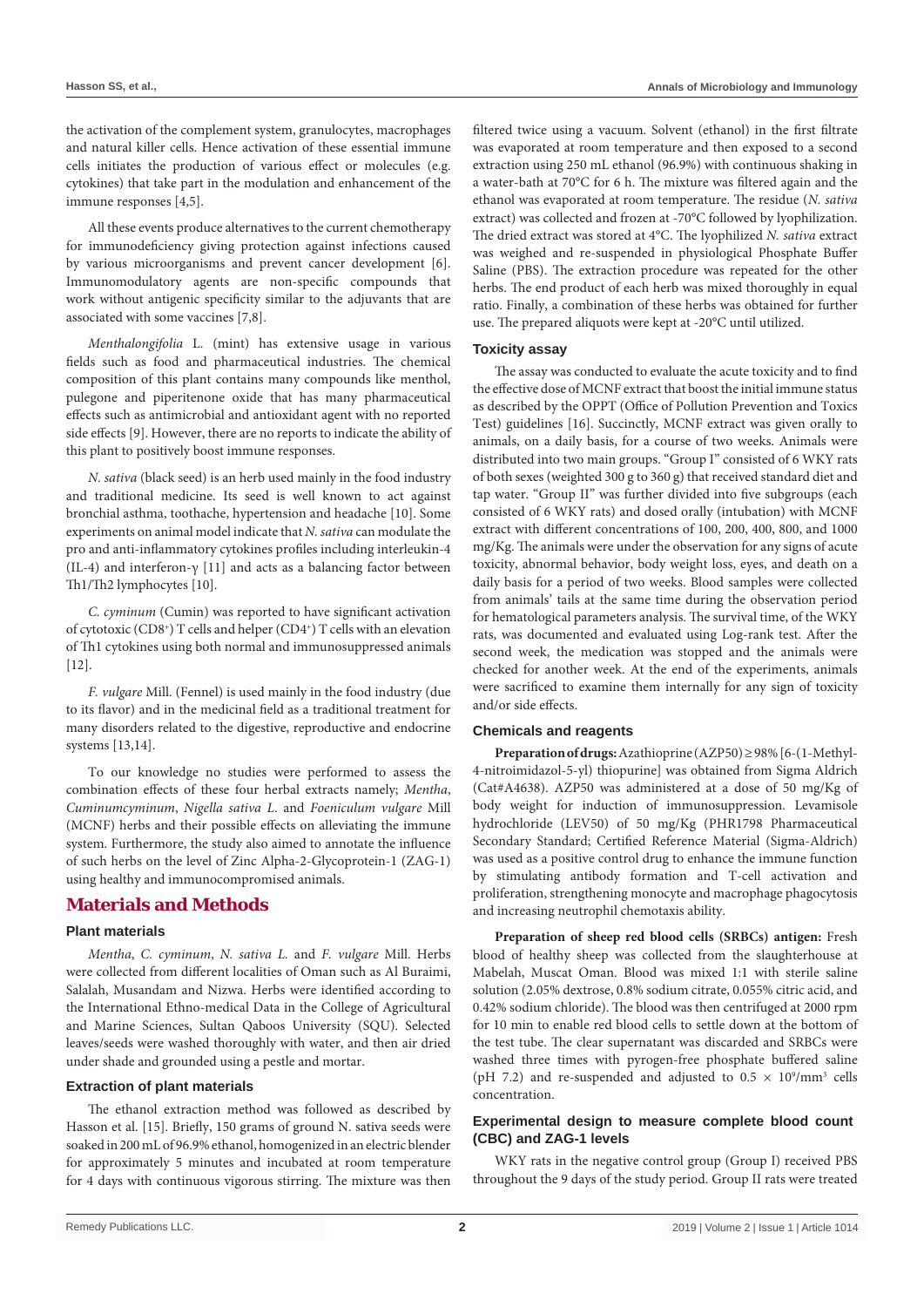

**Figure 1:** Influence of the MCNF extract on the WKY immune cells profile Status of different cells of: (a) white blood cells population (P ≤ 0.05), (b) granulocytes (P<0.006), (c) macrophage  $p \le 0.0794$ . (d) (P  $\le 0.05$ ), among the four groups throughout the period of the experiments.



in combination of AZP50 or LEV50 in contrast with the negative control (PBS). The MNCF extracts was used at a concentration of 800 mg/Kg. Significant values were represented as \* P<0.05, ns: non-significant.

with an immunosuppressant AZP50 (50 mg/Kg) on day 0 till day 9 of the study by subcutaneous injection. Animals' in group III were given a standard immunomodulatory drug-LEV50 (50 mg/Kg). Group IV animals were further subdivided into three subgroups and received different doses of MCNF extract at 200, 400 and 800 mg/Kg. Group V received both the MCNF extract and AZP50 with the same concentration as stated for group III and IV, respectively. Group VI animals were received both the MCNF extract and LEV50 with the same concentration as stated for group II and IV, respectively. However, groups V and VI were performed independently from the other groups i.e., group 1 and group IV. These two groups received the optimum concentration (800 mg/Kg) MCNF and (800 mg/Kg) MCNF with AZP50. This is to examine if such combination modeling will raise potential effect either antagonistic or synergistic.

**Blood analysis:** To enhance active blood circulation within the rats' tail, rats were wormed at 37°C. After that blood samples of 1.5 mL were collected weekly from the tail vein in EDTA and plain tubes for CBC and cytokine studies, respectively. CBC was done using Abx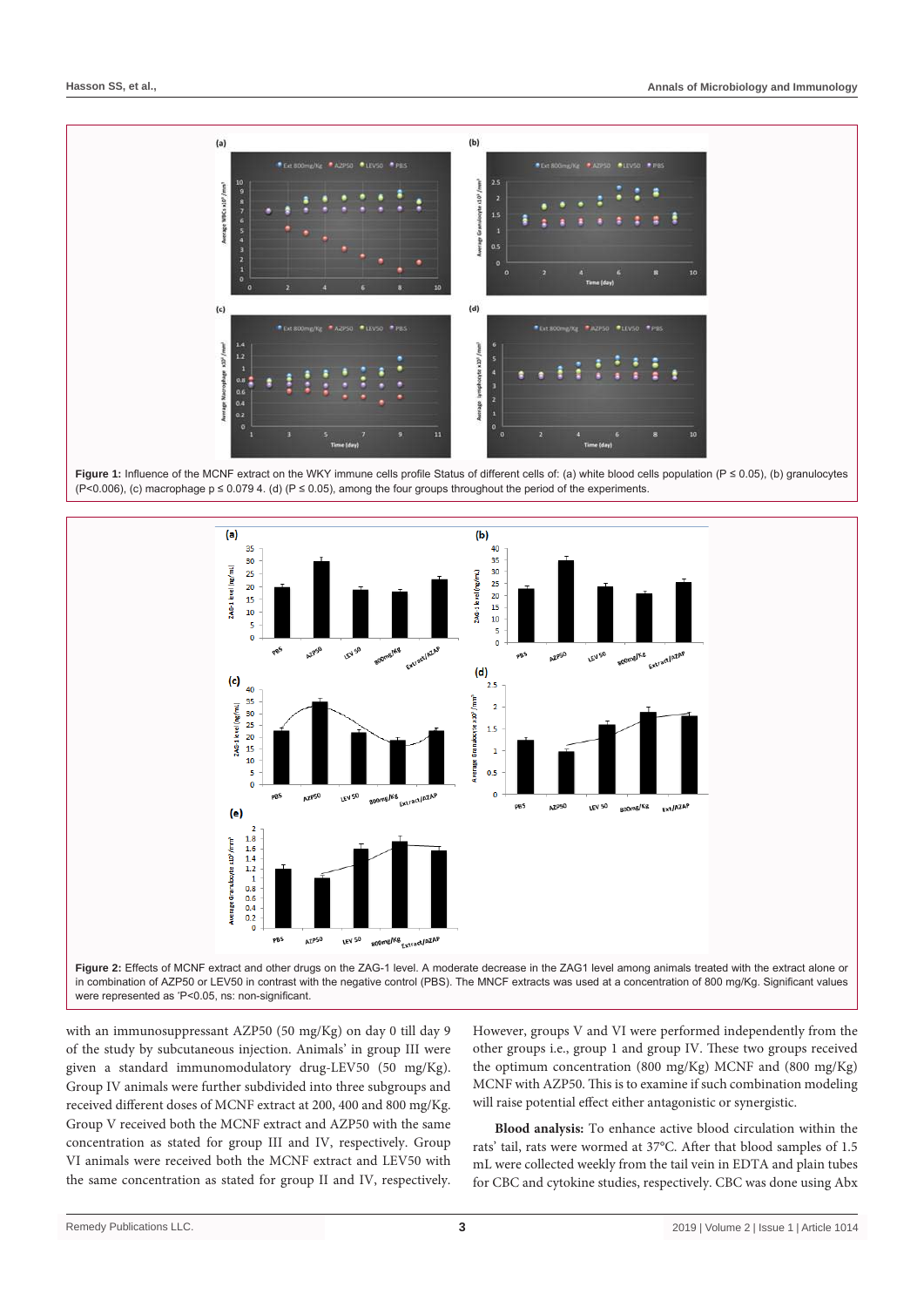60 machine and confirmed by manual differentiation.

**Measurement of ZAG-1 levels:** Determining the ZAG-1 levels in the sera samples was done utilizing a competitive enzyme-linked immunosorbent assay (ELISA) (Abnova GmbH Corp., Heidelberg, Germany). The assay was performed according to the manufacturer instructions.

**IL-4 cytokine evaluation:** A volume of one and a half (1.5) mL of WKY rats' blood obtained in Section 2.6.1 was centrifuged at 4000 rpm for 10 min and serum was stored at -70°C. ELISA was performed to determine the quantitative amount of IL-4 cytokine in rat's serum following manufacturer instructions (Rat's IL-4 Abcam- USA).

#### **Evaluation of cell-mediated and humoral immunity**

**Delayed-type hypersensitivity (DTH) response to SRBC**: DTH was measured following Doherty [17] and Puri et al. [18] with some modifications. Experiment was designed as follows: Group I received only PBS and served as a negative control, group II served as immunocompromised animals and was given 50 mg/Kg body weight of AZP50 intraperitoneally (i.p). Group III was given LEV50 of 50 mg/ Kg orally. Group IV animals were subdivided into three subgroups and received different doses of MCNF extract at 200, 400 and 800 mg/ Kg orally. The extract was administered orally using animal feeding needle and 1 mL syringe. Briefly, after administration of the extract and other drugs for 7 consecutive days, animals were prepared by administrating  $0.5$  mL containing  $5 \times 10^9$  SRBC, subcutaneously into the left hind footpad. The contralateral hind paw moreover got an equal volume of 0.1% PBS. A second subcutaneous injection in another day was performed for challenging.

The degree of DTH response in the animals was assessed by measuring the footpad thickness after 4, 8, and 24 hours using Vernier calipers and expressed as mean percentage increase in thickness/ edema with the help of plethysmometer.

**Determination of hemagglutination antibody titer:** A similar experiment to that of the DTH was performed to evaluate the efficacy of the MCNF extract in promoting the humoral immune response by determining the haemagglutinin titer of rats against SRBC as demonstrated by Fulzele et al. [19]. Administration of MCNF extract was continued further for another 7 days until day 14, and blood samples were withdrawn via cardiac puncture. Blood was centrifuged at 4000 rpm for 15 min to separate serum. Antibody titers were then assessed using the hemagglutination assay as described by Gaur et al. [20]. Serum samples in a two-fold serial dilution were made with PBS in 96-well microtiter plates and SRBC (25 μL of 1% SRBC previously prepared in normal saline) was added to each of these dilutions. The hemagglutination plates were then incubated at 37°C for one hour and then examined for hemagglutination. The highest dilution of the test serum that gave agglutination was considered as the hemagglutination antibody titer (HA units/μL).

#### **Determination of the phagocytic index**

Carbon clearance assay was used to determine the phagocytic index of macrophages in WKY rats intubated with the herbal extracts based on the method of Jayathirtha and Mishra [21]. Experiment was designed as follows: A similar experiment to that of the DTH was performed for 7 consecutive days. Blood samples (in EDTA solution, 5 μL) from retro orbital plexuses of the individual animals were drawn at the intervals of 0 min and 15 min. After collection, a 25 μL blood sample was mixed with 2 mL (0.1%) sodium carbonate



with immunosuppression and immunomodulation of the treated groups. IL-4 serum levels were measured on day 7 and on day 14 by ELISA. Data were represented as means  $\pm$  SEM. Mann-Whitney test:  $P \le 0.05$ , WKY-treated rats with AZP50 and PBS were served as immunocompromised and negative controls, respectively. "P  $\leq$  0.01, WKY-treated rats with LEV50.

and the absorbance, i.e., optical density was measured at 680 nm. The phagocytic index (K) was then obtained by using the equation below:

K= (log OD1-log OD2)/15

Where, OD1 and OD2 were optical densities at 0 min and 15 min, respectively.

#### **Statistical analysis**

Statistical analysis was performed and all results' data obtained were expressed as mean ± SEM for six rats (unless otherwise stated) and statistical evaluation was carried out using PRISM software package (Version 5.0.4). One-way ANOVA and Mann-Whitney tests were used to assess the differential statistical significance between the immunocompromised and treatment groups. The value of probability less than 5% (P<0.05) was considered to be statistically significant.

## **Results**

The MCNF extract was tested for its acute toxicity as well as to determine the optimal dose for oral administration by introducing an increasing dose of MCNF extract. It was noticed that higher dose of 1000 mg/Kg cause a rapid depolarization but no death was observed. Lower doses of 200 to 800 mg/Kg showed no toxicity to animals.

#### **Immunological profile**

In the preliminary evaluation of the herbal combination extract capacity to enhance the hematological parameters, we found a significant increase in the percentage of WBC (Figure 1a) and granulocytes counts (Figure 1b) was observed in the rats administered with extracts (P<0.006) in comparison with that of the control groups. A similar pattern was also observed in relation to the percentage of both lymphocytes and macrophage counts as shown in Figure 1c and Figure 1d, respectively. The results of the group IV and VI were not significant to elevate of the immune cells (data not shown).

**Effects herbal extracts on ZAG-1 and IL-4 cytokine levels:** The results shown in Figure 2 demonstrate that MCNF repressed the level of the ZAG-1 among animals treated with the extract alone ( $P \le 0.05$ ) or in combination with the addition of either AZP50 (P<0.05). No significant differences were observed between group IV treated with 800 mg/Kg or the combination of the MCNF extract and LEV50. We have used the results of the 800 mg/Kg as the optimum.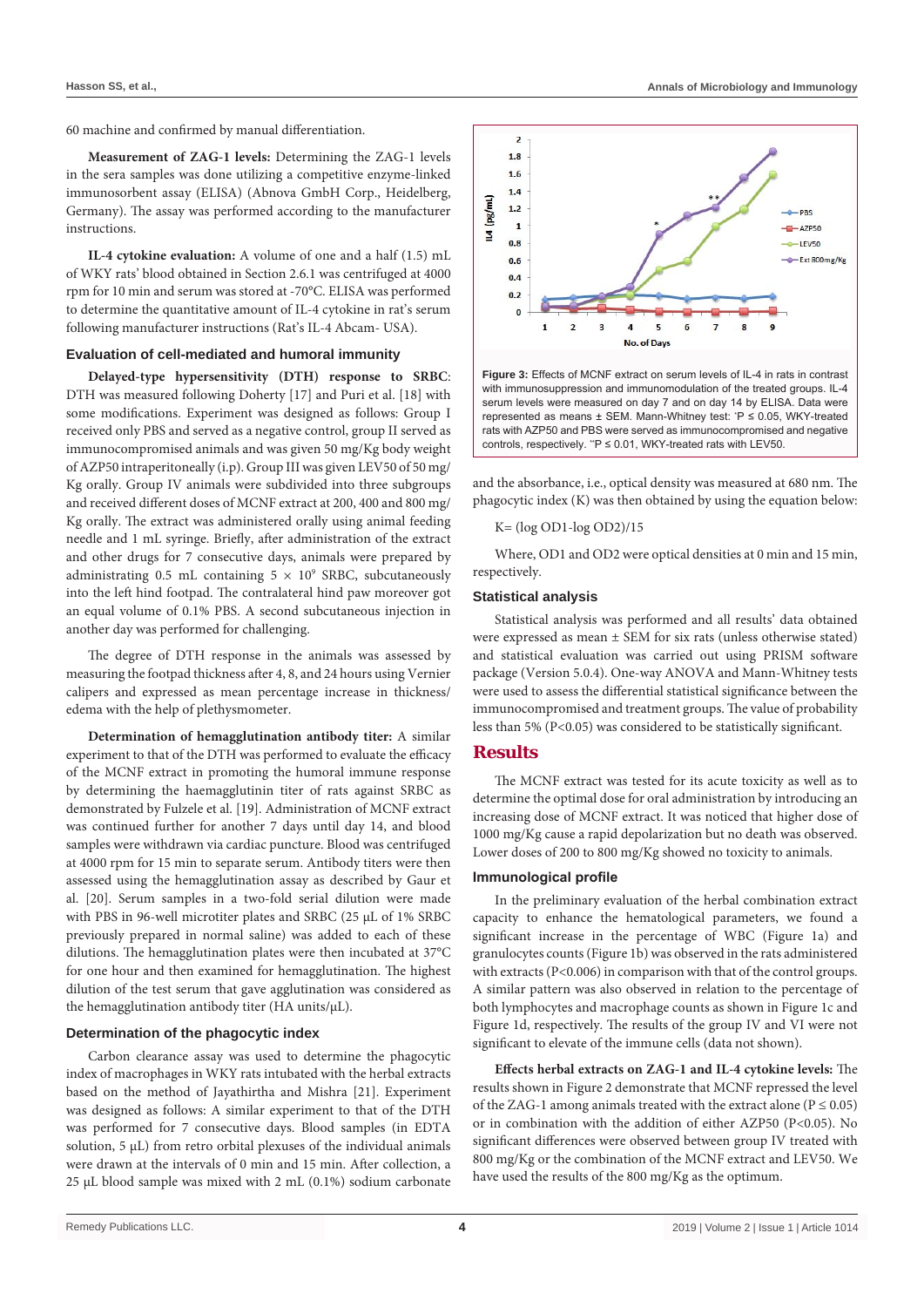





One of the interesting findings in this study is the effect of the MCNF extract on the levels of IL-4 cytokine (Figure 3). There was a profound enhancement of IL-4 (P<0.01) among the herbal combination group especially after the fourth week of the experiments. The results of the group IV and VI were not significant as no potential elevation of the IL-4 was found (data not shown).

**Analysis of NBT reduction and DTH:** MCNF extract was evaluated for *in vitro* antioxidant assay using NBT inhibition assay. Having explored the NBT reduction is further confirmed the efficacy of the MCNF in enhancing the function of the granulocytes showed Figure 1b. Group treated with MCNF extract has shown significant *in vitro* antioxidant activity with NBT inhibition assay in a dose dependent manner (i.e., 1 μg/mL (54.23 ± 0.007%), 2.5 μg/mL (73.31  $\pm$  005%) and 5 μg/mL (93.10  $\pm$  0.003%) when results were compared with the PBS - negative control (2.5  $\mu$ g/mL (4 ± 0.03%), 5  $\mu$ g/mL (6 ± 0.17%), 10  $\mu$ g/mL (17 ± 0.25%).

On the other hand the potential efficacy of the MCNF extract on cell-mediated immunity was evaluated (Figure 4a). Pretreatment of the MCNF has shown a significant increase in footpad thickness (P<0.01) at 24 h of a challenge at all doses in contrast with groups I and II that received PBS and AZP50, respectively. Group III that received LEV50, showed a gradual increase in footpad thickness observed within the first 24 h. However, there was a statistical potentiation of DTH elevation in percentage footpad thickness increment (P<0.01) in the group that received 800 mg/kg of the MCNF extract at 8 h of challenge. DTH response was lowered after 48 h in all MCNF extract treated groups and as compared to control animals (data not shown).

**Phagocytic index activity of macrophages:** Test animals treated with MCNF extract showed a significant dose-dependent increase in the phagocytic index and was found to be statistically significant (P<0.01) when compared to the phagocytic index of the negative control and group treated with AZP50, respectively. Elevation in the phagocytic index was found in all doses (200 mg/Kg, 400 mg/ Kg, 800 mg/Kg) of MCNF extract, specifically at 400 and 800 mg/Kg extract (P<0.01 and P<0.05, respectively) when compared to either the negative control or the lower (200 mg/Kg) concentration (Figure 4b). This may indicate that there was an increment in the clearance of colloidal carbon from the blood after administration of the high dose extract.

**Antibody titer:** In this assay, serum-containing antibodies were collected from WKY rats of each group and serial dilutions (0:16:32:64:156:256:520) were done on a microtiter plate. The mean hemagglutination antibody titer to SRBC was found to be dosedependent with significant variation in all groups and intervals for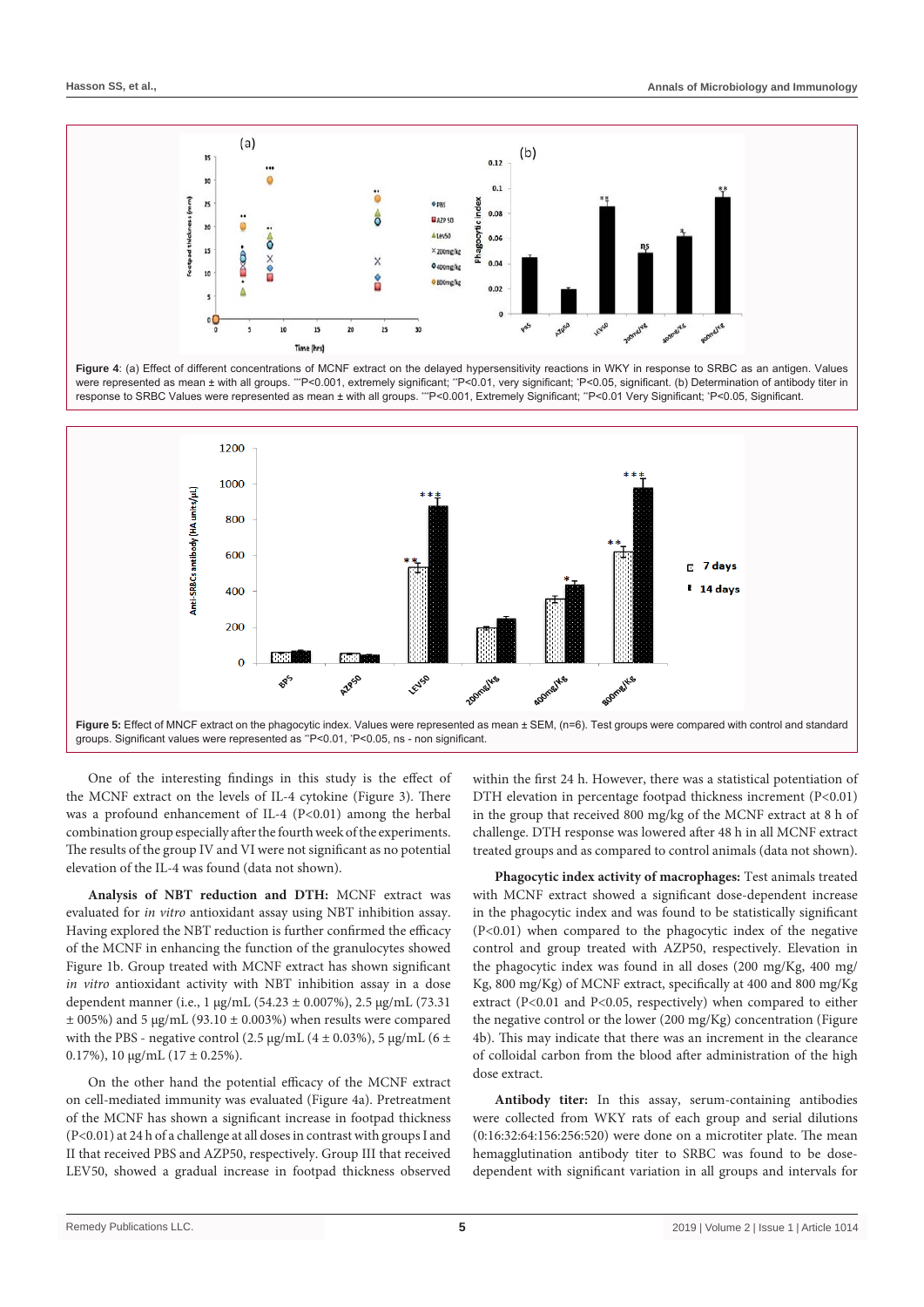the rats dosed with the MCNF extract as compared to the rats that received only AZP50 (Group II), with the highest mean titer for the MCNF extract concentration of 800 mg/kg at  $(982.0 \pm 18.37)$ ; P<0.001) HA units/μL. This was followed by the results of group III that received LEV50  $[(879 \pm 41.21)$  HA units/L, P<0.003], then 400 mg/kg [(438.0 ± 3.84) HA units/L] of MCNF extract and the 200 mg/ Kg of the extract  $[(246 \pm 4.583)$  HA units/L] on day 14 (Figure 5). A significant decline in anti-SRBCs antibody titer was found among the immunocompromised group II animals that were treated with AZP50  $[(46.23 \pm 0.347)$  HA units/L; P<0.001] as compared with group I that received PBS (7.41 HA units/μL), though not statistically significant.

## **Discussion**

The study was conducted to annotate the immunomodulatory potential off our herbal extracts namely; *Mentha*, *Cuminumcyminum*, *Nigella sativa L.* and *Foeniculum vulgare* Mill. (MCNF) herbs, in immunocompromised WKY rats. Also to evaluate their possible effects on either normalizes or suppressed the ZAG-1 level in such animals.

We report for the first time the potential immunomodulatory activity of these four combined herbal extracts in an *in vivo* experimental model. We have explored the immunomodulatory activity of MCNF herbs on cellular immunity by assessing their combination effects on DTH responses, hemagglutination antibody titers as well as other functional assays such as T-cell populations and NBT assays [22]. In the preliminary evaluation of these herbal medicament on the hematological parameters, a significant increase in the WBC count and granulocytes percentage in the WKY rats administered with MCNF extract (P<0.006) was observed (Figure 1a). Granulocytes are vital immune cells that play a significant role in the inflammatory process and have a profound effect on microbial infections and pathogens.

The efficacy of the MCNF extract on the IL-4 production was interesting and significant (Figure 3). There was a profound enhancement of IL-4 (P<0.01) among the MNCF extract treated animals especially after the fourth week of the experiment. This cytokine, a growth factor for B cells, normally induces differentiation of naïve Th cells (Th0) into Th2 cells that have a crucial role in the immunity against bacterial and helminthic infections along with other different functions [23]. There are many conditions that cause high-level of IL-4. The most known examples are lung cancer, breast cancer and prostate cancer, which are caused by overexpression of IL-4 receptors [24]. However, other important cytokines should also be investigated in future studies.

The DTH response is a cell-mediated immune response classified as type IV DTH [25]. This test gives a useful *in vivo* evaluation of the cell-mediated immunity [26,27]. In this study, delayed hypersensitivity was assessed, using SRBC as allergen after administration of the MCNF extract for 14 days. Results showed that treatment with MCNF extract significantly increased the DTH in contrast with the control groups. The dose-dependent increase in DTH response suggests the stimulatory effect of MCNF extract denoting an increase in the cell-mediated immunity and lymphocytes that are essential for the process of inflammation [28,18]. Increase in DTH response of WKY rats confesses the stimulatory impact of MCNF on T lymphocytes i.e. cell-mediated immunity or specific immunity.

The increase in footpad thickness of the WKY rats that were subjected to MCNF extract in this study could be ascribed to the capacity of the MCNF extract to enhance lymphocytes and other cell types leading to enhancement in the production of antibodies in the already immunosuppressed rats, consequently initiating cell-mediated immunity. This is in accordance with other findings from previous studies done utilizing some of these herbs [9]. For instance, *C. cyminum*, boosts the immune system by consolidating T-cell proliferation, increasing cytokine production and production of immunoglobulins [12], all of which are essential to initiate the inflammatory response.

The results of this study, demonstrated that the extract of MCNF could be used to boost the immune system, as there was a dosedependent increase in paw size in response to the antigen. This was affirmed more by the carbon clearance assay performed to assess the impact of this medicament on the reticuloendothelial system. Cells of the reticuloendothelial system play important roles in the clearance of particles from the blood circulation (e.g. phagocytic cells). The rate of clearance of carbon from the blood circulation by macrophage is controlled by an exponential equation [29]. The MNCF extracts at higher dose of 800 mg/Kg demonstrated remarkable augmentation in the phagocytic index nearly comparable to that of the LEV50 drug and this may be due to the extract's ability to increase the activity of the reticuloendothelial system [30].

A hemagglutination assay was performed to ascertain the effect of MCNF extract on enhancing the humoral immune response. The results demonstrated that MCNF extract had a potential effect on stimulating the humoral immune response. This was shown by the hemagglutination antibody titer to SRBC antigens in a dosedependent manner for the rats dosed with MCNF extract as compared to the animals that received only azathioprine [31].

Results from this study showed that the MCNF may contain potential compounds that can initiate the production of antibodies in an immunosuppressed animal. These findings were further confirmed by the results of the cytokine IL-4 as discussed earlier. This may explain the common usage of each individual herb as an immune stimulant in the traditional medicine in some countries.

In addition, intensification in rosette formation and lymphocyte formation in T-cell populations, showed that the MCNF extract increased lymphocyte formation at high dose (800 mg/Kg) followed by LEV50 treated groups while binding of lymphocytes to the SRBC also increased (P<0.01, P<0.05, respectively). Compared to the control group, lymphocyte formation was found to be elevated at both, 200 and 400 mg/Kg concentrations. However, these results were not significant.

We have also evaluated whether such herbal combination may or may not have a positive impact on inhibiting the secretion of the ZAG-1. The ZAG-1 is a 40-kilodalton (KDa) single-chain polypeptide, which has a similarity with the major histocompatibility complex - class I molecules. This adipokine is involved in several important functions such as lipid mobilization and fertilization. ZAG-1 levels have been associated with many pathological conditions such as in carcinomas, AIDS and type II diabetes clinical complications [32,33]. So proving a positive impact of these herbs in controlling ZAG-1 level would be an advantage and may enhance the findings on immunomodulation efficacy. MCNF extract alone demonstrated a significant decrease in the ZAG-1 (P<0.05) or in combination with the addition of azathioprine (P<0.05) (Figure 2). However, combination of the extract with LEV50 showed no significant effect (P>0.5).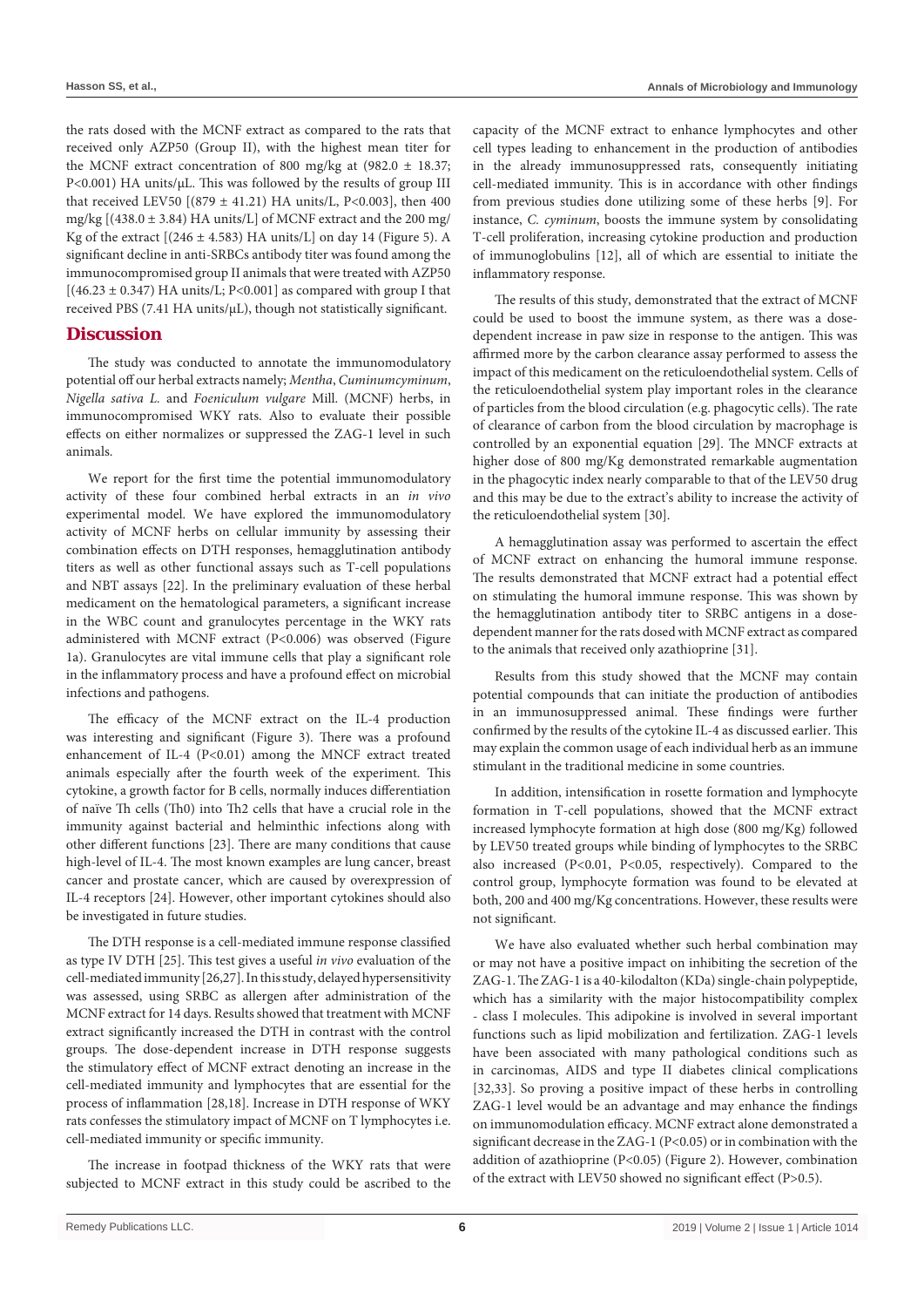In chemotherapy, immunomodulators are used in a similar manner to adjuvants to control and prevent infections [34]. Many researchers tried to overcome their toxicities, by using several sources of immunomodulatory materials. Compounds like phenols, alkaloids, glycosides, polysaccharides, saponins have been analyzed for their capacity as biological markers [29]. Previous reports and phytochemical screening of extracts have shown the presence of flavonoids, alkaloids, proteins, glycosides, vitamins, and traces of polyphenolic contents [30,31,35-39].

In conclusion, the data from this study suggest that the ethanolic MCNF extract enhanced both the cell-mediated and humoral immune responses as shown in the WKY rat animal model. These potential findings may be related to the different components and/or phytochemicals present in this traditional herbal medicine. Further studies may be required to identify and isolate the active components, which are responsible for rendering the immunostimulatory impacts.

# **Ethics Approval**

An ethical approval was obtained from the Animal Ethics Committee, Sultan Qaboos University (SQU) (SQU/AEC/2017-18- 11). Animals involved in all experiments were performed according to the standards accepting procedures (SQU-Animal Ethics Committee standards).

# **Acknowledgments**

We would like to thank Sultan Qaboos University for an internal grant as well as the Animal House Staff and Immunology Lab Staff for their help.

## **Foundation Project**

This work was supported by SQU - Internal Research Grant 2017/2018, from College of Medicine and Health Sciences, Sultan Qaboos University, Sultanate of Oman.

## **References**

- 1. [Chaplin DD. Overview of the immune response. J Allergy Clin Immunol.](http://www.ncbi.nlm.nih.gov/pubmed/20176265)  [2010;125\(Suppl 2\):S3-23.](http://www.ncbi.nlm.nih.gov/pubmed/20176265)
- 2. Abbas AK, Lichtman AHH, Shiv Pillai. Basic Immunology: Functions and disorders of the immune system. 5<sup>th</sup> ed. Philadelphia, PA: Saunders Elsevier Science; 2016;239-43.
- 3. [Chinen J, Shearer WT. Secondary immunodeficiencies, including HIV](http://www.ncbi.nlm.nih.gov/pubmed/20042227)  [infection. J Allergy Clin Immunol. 2010;125\(Suppl 2\):S195-203.](http://www.ncbi.nlm.nih.gov/pubmed/20042227)
- 4. [Gummert JF, Ikonen T, Morris RE. Newer immunosuppressive drugs: a](http://www.ncbi.nlm.nih.gov/pubmed/10361877)  [review. J Am Soc Nephrol. 1999;10\(6\):1366-80.](http://www.ncbi.nlm.nih.gov/pubmed/10361877)
- 5. [Vigila AG, Baskaran X. Immunomodulatory effect of coconut protein](https://pdfs.semanticscholar.org/8a84/502ccb3bc73eeaea11bc58baeb5676ed1b09.pdf)  [on cyclophosphamide induced immune suppressed Swiss Albino mice.](https://pdfs.semanticscholar.org/8a84/502ccb3bc73eeaea11bc58baeb5676ed1b09.pdf)  [Ethnobot Leaflet. 2008;12:1206-12.](https://pdfs.semanticscholar.org/8a84/502ccb3bc73eeaea11bc58baeb5676ed1b09.pdf)
- 6. [Sultana S, Khanum S, Devi K. Immunomodulatory effect of methanol](http://www.ijpsr.info/docs/IJPSR11-02-02-17.pdf)  [extract of Solanumxanthocarpum fruits. Intl J Pharm Sci Res. 2011;2\(2\):93-](http://www.ijpsr.info/docs/IJPSR11-02-02-17.pdf) [7.](http://www.ijpsr.info/docs/IJPSR11-02-02-17.pdf)
- 7. [Gupta A, Gautam MK, Singh RK, Kumar MV, Rao CHV, Goel RK,](https://www.ncbi.nlm.nih.gov/pubmed/21117458)  [et al. Immunomodulatory effect of Moringa oleifera Lam. extract](https://www.ncbi.nlm.nih.gov/pubmed/21117458)  [on cyclophosphamide induced toxicity in mice. Indian J ExpBiol.](https://www.ncbi.nlm.nih.gov/pubmed/21117458)  [2010;48\(11\):1157-60.](https://www.ncbi.nlm.nih.gov/pubmed/21117458)
- 8. [Liu Z, Luo L, Zheng S, Niu Y, Bo R, Huang Y, et al. Cubosome nanoparticles](https://www.ncbi.nlm.nih.gov/pubmed/27536099)  [potentiate immune properties of immunostimulants. Int J Nanomed.](https://www.ncbi.nlm.nih.gov/pubmed/27536099)  [2016;11:3571-83.](https://www.ncbi.nlm.nih.gov/pubmed/27536099)
- 9. [Mikaili P, Mojaverrostami S, Moloudizargari M, Aghajanshakeri S.](http://www.ncbi.nlm.nih.gov/pubmed/25284948)

[Pharmacological and therapeutic effects of Mentha Longifolia L. and its](http://www.ncbi.nlm.nih.gov/pubmed/25284948)  [main constituent, menthol. Anc Sci Life. 2013;33\(2\):131-8.](http://www.ncbi.nlm.nih.gov/pubmed/25284948)

- 10. [Gholamnezhad Z, Boskabady MH, Hosseini M. Effect of Nigella sativa on](https://www.ncbi.nlm.nih.gov/pubmed/25380621)  [immune response in treadmill exercised rat. BMC Complement Altern](https://www.ncbi.nlm.nih.gov/pubmed/25380621)  [Med. 2014;14:437.](https://www.ncbi.nlm.nih.gov/pubmed/25380621)
- 11. [Boskabady MH, Keyhanmanesh R, Khameneh S, Doostdar Y, Khakzad](https://www.ncbi.nlm.nih.gov/pubmed/21370505)  [MR. Potential immunomodulation effect of the extract of Nigella sativa on](https://www.ncbi.nlm.nih.gov/pubmed/21370505)  [ovalbumin sensitized guinea pigs. J Zhejiang Univ Sci B. 2011;12\(3\):201-9.](https://www.ncbi.nlm.nih.gov/pubmed/21370505)
- 12. [Johri RK. Cuminum cyminum and Carum carvi: An update. Pharmacogn](http://www.ncbi.nlm.nih.gov/pubmed/22096320)  [Rev. 2011;5\(9\):63-72.](http://www.ncbi.nlm.nih.gov/pubmed/22096320)
- 13. [Badgujar SB, Patel VV, Bandivdekar AH. Foeniculumvulgare Mill: A](https://www.ncbi.nlm.nih.gov/pubmed/25162032)  [review of its botany, phytochemistry, pharmacology, contemporary](https://www.ncbi.nlm.nih.gov/pubmed/25162032)  [application, and toxicology. Biomed Res Int. 2014;2014:842674.](https://www.ncbi.nlm.nih.gov/pubmed/25162032)
- 14. [Mansouri E, Kooti W, Bazvand M, Ghasemi Boroon M, Amirzargar A,](https://www.ncbi.nlm.nih.gov/pubmed/25866717)  [Afrisham R, et al. The effect of hydro-alcoholic extract of Foeniculumvulgare](https://www.ncbi.nlm.nih.gov/pubmed/25866717)  [Mill on leukocytes and hematological tests in male rats. Jundishapur J Nat](https://www.ncbi.nlm.nih.gov/pubmed/25866717)  [Pharm Prod. 2015;10\(1\):e18396.](https://www.ncbi.nlm.nih.gov/pubmed/25866717)
- 15. [Hasson SSA, Al-Balushi MS, Alharthy K, Al-Busaidi JZ, Aldaihani MS,](https://www.ncbi.nlm.nih.gov/pubmed/23836413)  [Othman MS, et al. Evaluation of anti-resistant activity of Auklandia](https://www.ncbi.nlm.nih.gov/pubmed/23836413)  [\(Saussurea lappa\) root against some human pathogens. Asian Pac J Trop](https://www.ncbi.nlm.nih.gov/pubmed/23836413)  [Biomed. 2013;3\(7\):557-62.](https://www.ncbi.nlm.nih.gov/pubmed/23836413)
- 16. [Health Effects Test Guidelines OPPTS 870.3050. Repeated Dose 28–Day](https://ntp.niehs.nih.gov/iccvam/suppdocs/feddocs/epa/epa_870_3050.pdf)  [Oral Toxicity Study in Rodents.](https://ntp.niehs.nih.gov/iccvam/suppdocs/feddocs/epa/epa_870_3050.pdf)
- 17. [Calin V, Turcu D, Petrut T. Immunological determination in rabbits after](https://www.cabdirect.org/cabdirect/abstract/20123387484)  [immune response potentiation by using immunomodulators. J Vet Med.](https://www.cabdirect.org/cabdirect/abstract/20123387484)  [2011;57\(3\):25-32.](https://www.cabdirect.org/cabdirect/abstract/20123387484)
- 18. [Doherty NS. Selective effect of immunosuppressive agents against the](https://www.ncbi.nlm.nih.gov/pubmed/7257950)  [delayed hypersensitivity response and humoral response to sheep red](https://www.ncbi.nlm.nih.gov/pubmed/7257950)  [blood cells in mice. Agents Actions. 1981;11\(3\):237-42.](https://www.ncbi.nlm.nih.gov/pubmed/7257950)
- 19. [Puri A, Saxena R, Saxena RP, Saxena KC, Srivastava V, Tandon JS.](http://www.ncbi.nlm.nih.gov/pubmed/8377022)  [Immunostimulant agents from Andrographis paniculata. J Nat Prod.](http://www.ncbi.nlm.nih.gov/pubmed/8377022)  [1993;56\(7\):995-9.](http://www.ncbi.nlm.nih.gov/pubmed/8377022)
- 20. [Fulzele SV, Satturwar PP, Dorle AK. Study of the immunomodulatory](http://medind.nic.in/ibi/t03/i1/ibit03i1p51.pdf)  [activity of Haridradighrita in rats. Ind J Pharma. 2002;35:51-4.](http://medind.nic.in/ibi/t03/i1/ibit03i1p51.pdf)
- 21. [Gaur K, Kori ML, Nema RK. Comparative screening of immunomodulatory](https://www.idosi.org/gjp/3(2)09/6.pdf)  [activity of hydro-alcoholic extract of Hibiscus rosasinensis Linn.](https://www.idosi.org/gjp/3(2)09/6.pdf)  [and ethanolic extract of Cleome gynandra Linn. Glob J Pharmacol.](https://www.idosi.org/gjp/3(2)09/6.pdf)  [2009;3\(2\):85-9.](https://www.idosi.org/gjp/3(2)09/6.pdf)
- 22. [Jayathirtha MG, Mishra SH. Preliminary immunomodulatory activities](http://www.ncbi.nlm.nih.gov/pubmed/15185851)  [of methanol extracts of Eclipta alba and Centella asiatica. Phytomedicine.](http://www.ncbi.nlm.nih.gov/pubmed/15185851)   $2004:11(4):361-5$ .
- 23. [Friedmann PS, Pickard C. Contact hypersensitivity: quantitative aspects,](http://www.ncbi.nlm.nih.gov/pubmed/24214618)  [susceptibility and risk factors. Exp Suppl. 2014;104:51-71.](http://www.ncbi.nlm.nih.gov/pubmed/24214618)
- 24. [Nelms K, Keegan AD, Zamorano J, Ryan JJ, Paul WE. The IL-4 receptor:](http://www.ncbi.nlm.nih.gov/pubmed/10358772)  [signaling mechanisms and biologic functions. Annu Rev Immunol.](http://www.ncbi.nlm.nih.gov/pubmed/10358772)  [1999;17:701-38.](http://www.ncbi.nlm.nih.gov/pubmed/10358772)
- 25. [Ul-Haq Z, Naz S, Mesaik MA. Interleukin-4 receptor signaling and its](https://www.ncbi.nlm.nih.gov/pubmed/27165851)  [binding mechanism: A therapeutic insight from inhibitors tool box.](https://www.ncbi.nlm.nih.gov/pubmed/27165851)  [Cytokine Growth Factor Rev. 2016;32:3-15.](https://www.ncbi.nlm.nih.gov/pubmed/27165851)
- 26. [Rajan TV. The Gell-Coombs classification of hypersensitivity reactions: A](http://allergo.lyon.inserm.fr/IMMUNOLOGIE/0.4.re-interpretation.pdf)  [re-intepretation. Trends Immunol. 2003;24\(7\):376-9.](http://allergo.lyon.inserm.fr/IMMUNOLOGIE/0.4.re-interpretation.pdf)
- 27. [Janeway CA, Travers P, Walport M, Shlomchik MJ. The immune system in](https://www.ncbi.nlm.nih.gov/books/NBK10775/)  health and disease: Immunobiology. 5<sup>th</sup> ed. New York: Garland Publishing; [2001;1-312.](https://www.ncbi.nlm.nih.gov/books/NBK10775/)
- 28. [Pereira BI, Akbar AN. Convergence of innate and adaptive immunity](https://www.ncbi.nlm.nih.gov/pubmed/27867379)  [during human aging. Front Immunol. 2016;7:445.](https://www.ncbi.nlm.nih.gov/pubmed/27867379)
- 29. [Ranganathan V, Selvasubramanian S. Evaluation of cell mediated immune](https://arccjournals.com/journal/indian-journal-of-animal-research/B-2599)